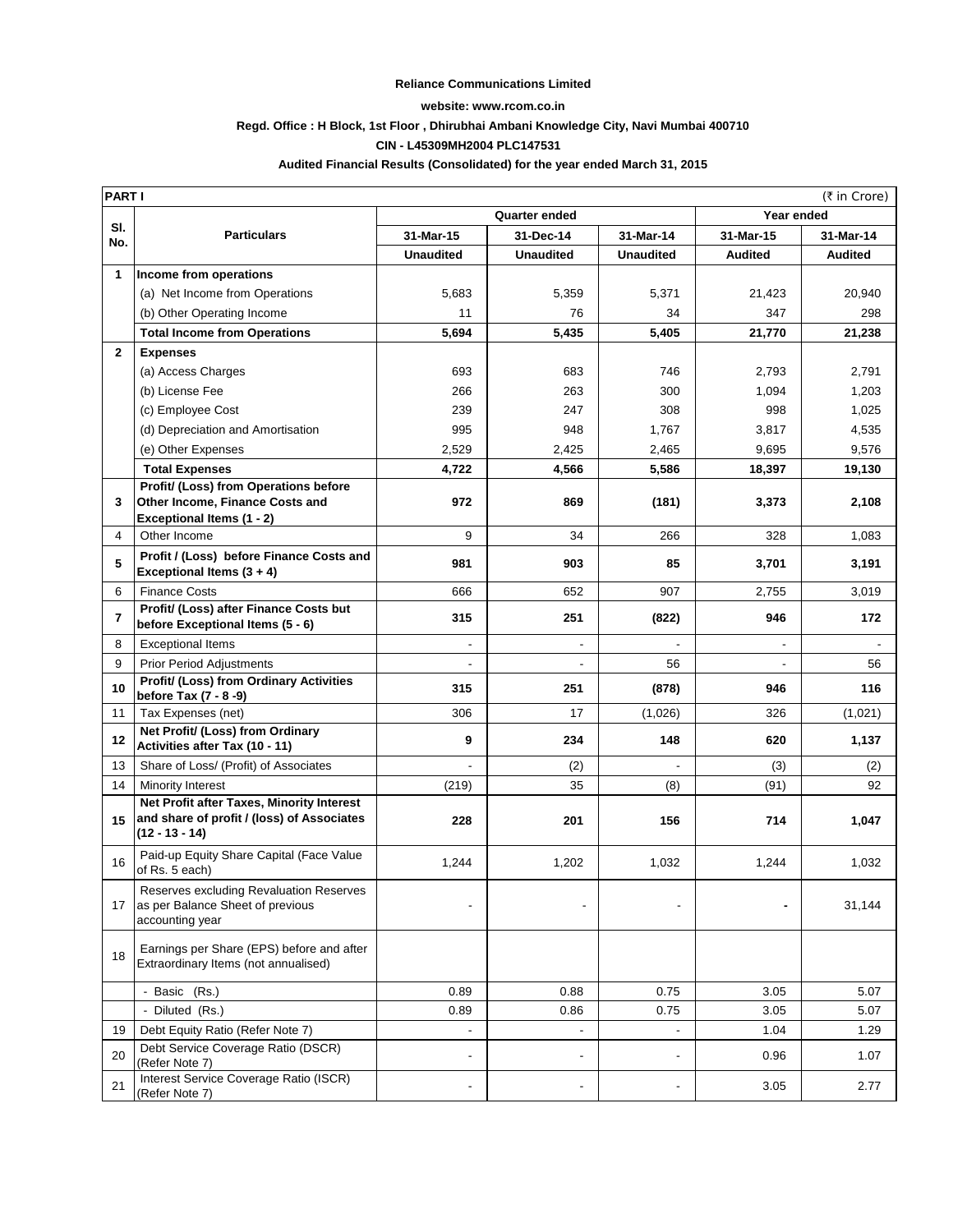| <b>PART II</b>                                 |                                                                                                 |                                                      |                          |                                      |                           |                |  |
|------------------------------------------------|-------------------------------------------------------------------------------------------------|------------------------------------------------------|--------------------------|--------------------------------------|---------------------------|----------------|--|
|                                                | <b>Select Information</b>                                                                       |                                                      |                          |                                      |                           |                |  |
|                                                |                                                                                                 |                                                      | Quarter ended            |                                      | Year ended                |                |  |
| SI.                                            | <b>Particulars</b>                                                                              | 31/Mar/2015                                          | 31/Dec/2014              | 31/Mar/2014                          | 31/Mar/2015               | 31/Mar/2014    |  |
| No.                                            |                                                                                                 | <b>Unaudited</b>                                     | <b>Unaudited</b>         | <b>Unaudited</b>                     | <b>Audited</b>            | <b>Audited</b> |  |
| A                                              | <b>Particulars of Shareholding</b>                                                              |                                                      |                          |                                      |                           |                |  |
| $\mathbf{1}$                                   | <b>Public Shareholding</b>                                                                      |                                                      |                          |                                      |                           |                |  |
|                                                | Number of Shares                                                                                | 1,003,003,901                                        | 1,003,003,901            | 664,717,704                          | 1,003,003,901             | 664,717,704    |  |
|                                                | Percentage of Shareholding                                                                      | 40.30%                                               | 41.75%                   | 32.20%                               | 40.30%                    | 32.20%         |  |
|                                                | <b>Promoters and Promoter Group</b>                                                             |                                                      |                          |                                      |                           |                |  |
| $\overline{2}$                                 | Shareholding                                                                                    |                                                      |                          |                                      |                           |                |  |
|                                                | (a) Pledged / Encumbered                                                                        |                                                      |                          |                                      |                           |                |  |
|                                                | - Number of Shares                                                                              | 250,000,000                                          | 195,000,000              | Nil                                  | 250,000,000               | Nil            |  |
|                                                | - Percentage of Shares (as a % of the<br>total shareholding of promoters and<br>Promoter Group) | 16.82%                                               | 13.94%                   | N.A.                                 | 16.82%                    | N.A.           |  |
|                                                | - Percentage of Shares (as a % of the                                                           |                                                      |                          |                                      |                           |                |  |
|                                                | total share capital of the company)                                                             | 10.04%                                               | 8.12%                    | N.A.                                 | 10.04%                    | N.A.           |  |
|                                                | (b) Non -encumbered                                                                             |                                                      |                          |                                      |                           |                |  |
|                                                | - Number of Shares<br>- Percentage of Shares (as a % of the                                     | 1,235,975,844                                        | 1,204,309,177            | 1,399,309,177                        | 1,235,975,844             | 1,399,309,177  |  |
|                                                | total shareholding of promoters and<br>Promoter Group)                                          | 83.18%                                               | 86.06%                   | 100.00%                              | 83.18%                    | 100.00%        |  |
|                                                | - Percentage of Shares (as a % of the<br>total share capital of the company)                    | 49.66%                                               | 50.13%                   | 67.80%                               | 49.66%                    | 67.80%         |  |
|                                                |                                                                                                 |                                                      |                          |                                      |                           |                |  |
| в                                              | <b>Investor Complaints</b>                                                                      |                                                      |                          |                                      |                           |                |  |
|                                                | <b>Particulars</b>                                                                              |                                                      |                          |                                      | Quarter ended 31-Mar-2015 |                |  |
| Pending at the beginning of the quarter        |                                                                                                 |                                                      |                          |                                      | 6                         | Nil            |  |
|                                                | Received during the quarter<br>Disposed off during the quarter                                  | 6                                                    |                          |                                      |                           |                |  |
| Remaining unresolved at the end of the quarter |                                                                                                 |                                                      |                          |                                      | Nil                       |                |  |
|                                                |                                                                                                 |                                                      |                          |                                      |                           |                |  |
|                                                | Segment wise Revenue, Results and Capital Employed                                              | (₹ in Crore)                                         |                          |                                      |                           |                |  |
| SI.<br>No.                                     | <b>Particulars</b>                                                                              | Quarter ended<br>31-Mar-15<br>31-Dec-14<br>31-Mar-14 |                          | Year ended<br>31-Mar-15<br>31-Mar-14 |                           |                |  |
|                                                |                                                                                                 | <b>Unaudited</b>                                     | <b>Unaudited</b>         | <b>Unaudited</b>                     | <b>Audited</b>            | <b>Audited</b> |  |
| 1                                              | <b>Segment Revenue</b>                                                                          |                                                      |                          |                                      |                           |                |  |
|                                                | (a) India Operation                                                                             | 4,907                                                | 4,799                    | 4,649                                | 19,103                    | 18,569         |  |
|                                                | (b) Global Operation                                                                            | 1,294                                                | 1,236                    | 1,261                                | 4,610                     | 4,621          |  |
|                                                | Total                                                                                           | 6,201                                                | 6,035                    | 5,910                                | 23,713                    | 23,190         |  |
|                                                | Less: Inter seament revenue                                                                     | (498)                                                | (566)                    | (239)                                | (1,615)                   | (1, 310)       |  |
|                                                | <b>Income from Operations</b>                                                                   | 5,703                                                | 5,469                    | 5,671                                | 22,098                    | 21,880         |  |
| $\mathbf{2}$                                   | <b>Segment Results</b><br>Profit / (Loss) before Tax and Finance Cost<br>from each segment      |                                                      |                          |                                      |                           |                |  |
|                                                | (a) India Operation                                                                             | 716                                                  | 871                      | 57                                   | 3,325                     | 2,385          |  |
|                                                | (b) Global Operation                                                                            | 265                                                  | 32                       | 28                                   | 376                       | 365            |  |
|                                                | Total                                                                                           | 981                                                  | 903                      | 85                                   | 3,701                     | 2,750          |  |
|                                                | Add: Unallocable Revenue                                                                        |                                                      |                          |                                      |                           | 441            |  |
|                                                | Less: Finance Costs (net)                                                                       | 666                                                  | 652                      | 907                                  | 2,755                     | 3,019          |  |
|                                                | Less: Exceptional Items                                                                         | $\overline{\phantom{a}}$                             | $\overline{\phantom{a}}$ |                                      |                           |                |  |
|                                                | Less: Prior Period Adjustments                                                                  | ÷,                                                   | $\blacksquare$           | 56                                   |                           | 56             |  |
|                                                | <b>Total Profit before Tax</b>                                                                  | 315                                                  | 251                      | (878)                                | 946                       | 116            |  |
| 3                                              | <b>Capital Employed</b>                                                                         |                                                      |                          |                                      |                           |                |  |
|                                                | (Segment assets - Segment liabilities)                                                          |                                                      |                          |                                      |                           |                |  |
|                                                | (a) India Operation                                                                             | 67,276                                               | 66,972                   | 63,071                               | 67,276                    | 66,520         |  |
|                                                | (b) Global Operation                                                                            | 7,871                                                | 7,749                    | 10,014                               | 7,871                     | 7,401          |  |
|                                                | (c) Others / Unallocable                                                                        | 3,129                                                | 2,499                    | 2,095                                | 3,129                     | 1,646          |  |
|                                                | <b>Total</b>                                                                                    | 78,276                                               | 77,220                   | 75,180                               | 78,276                    | 75,567         |  |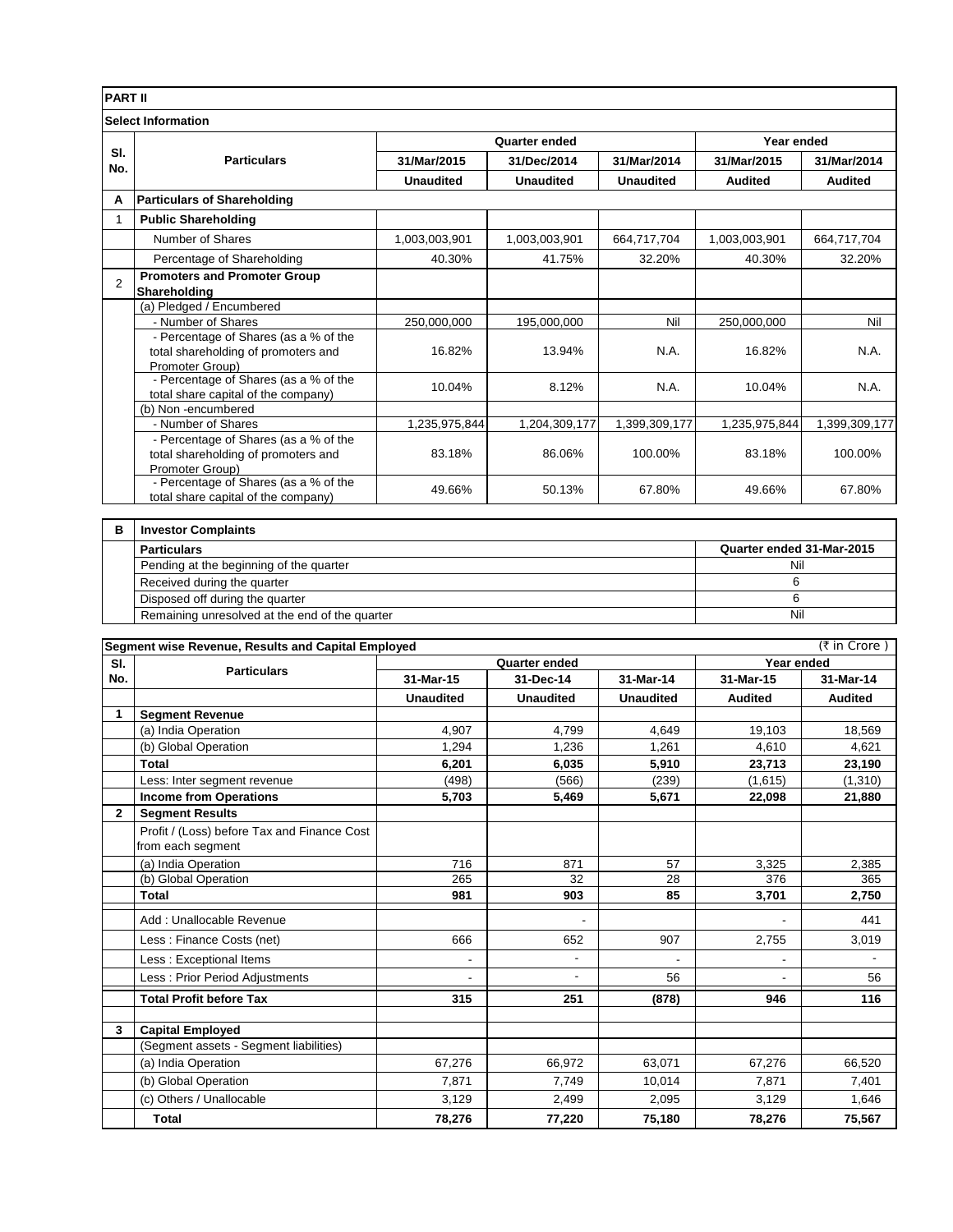|              | (₹ in Crore)<br><b>Consolidated Statement of Assets and Liabilities</b> |                |                |  |  |  |
|--------------|-------------------------------------------------------------------------|----------------|----------------|--|--|--|
|              |                                                                         | As at          | As at          |  |  |  |
|              | <b>Particulars</b>                                                      | 31-Mar-15      | 31-Mar-14      |  |  |  |
|              |                                                                         | <b>Audited</b> | <b>Audited</b> |  |  |  |
| A            | <b>Equity and Liabilities</b>                                           |                |                |  |  |  |
| 1            | <b>Shareholder's Funds</b>                                              |                |                |  |  |  |
|              | (a) Share Capital                                                       | 1.244          | 1.032          |  |  |  |
|              | (b) Reserves and Surplus                                                | 36,692         | 31,764         |  |  |  |
|              | Sub-total - Shareholders' Fund                                          | 37,936         | 32,796         |  |  |  |
| $\mathbf{2}$ | <b>Minority Interest</b>                                                | 512            | 743            |  |  |  |
| 3            | <b>Non Current Liabilities</b>                                          |                |                |  |  |  |
|              | (a) Long Term Borrowings                                                | 30,356         | 27,913         |  |  |  |
|              | (b) Deferred Tax Liabilities (Net)                                      | 529            | 1,803          |  |  |  |
|              | (c) Other Long Term Liabilities                                         | 736            | 915            |  |  |  |
|              | (d) Long Term Provisions                                                | 292            | 1,031          |  |  |  |
|              | Sub-total - Non Current Liabilities                                     | 31,913         | 31,662         |  |  |  |
| 4            | <b>Current Liabilities</b>                                              |                |                |  |  |  |
|              | (a) Short Term Borrowings                                               | 1,587          | 8,909          |  |  |  |
|              | (b) Trade Payables                                                      | 6,206          | 3,516          |  |  |  |
|              | (c) Other Current Liabilities                                           | 11,860         | 11,856         |  |  |  |
|              | (d) Short Term Provisions                                               | 1.270          | 1.257          |  |  |  |
|              | <b>Sub-total - Current Liabilities</b>                                  | 20,923         | 25,538         |  |  |  |
|              | <b>Total Equity and Liabilities</b>                                     | 91,284         | 90,739         |  |  |  |
| в            | <b>Assets</b>                                                           |                |                |  |  |  |
| 1            | <b>Non Current Assets</b>                                               |                |                |  |  |  |
|              | (a) Fixed Assets                                                        | 62,302         | 66,443         |  |  |  |
|              | (b) Goodwill on Consolidation                                           | 5,423          | 5,300          |  |  |  |
|              | (c) Non Current Investments                                             | 125            | 118            |  |  |  |
|              | (d) Deferred Tax Assets (net)                                           |                | 1,488          |  |  |  |
|              | (e) Long Term Loans and Advances                                        | 4.369          | 3,701          |  |  |  |
|              | (f) Other Non Current Assets                                            | 275            | 312            |  |  |  |
|              | <b>Sub-total - Non Current Assets</b>                                   | 72,494         | 77,362         |  |  |  |
| $\mathbf{2}$ | <b>Current Assets</b>                                                   |                |                |  |  |  |
|              | (a) Current Investment                                                  | 1,270          | 605            |  |  |  |
|              | (b) Inventories                                                         | 401            | 415            |  |  |  |
|              | (c) Trade Receivables                                                   | 4,916          | 3,919          |  |  |  |
|              | (d) Cash and Cash Balances                                              | 1,408          | 504            |  |  |  |
|              | (e) Short Term Loans and Advances                                       | 8,544          | 5,828          |  |  |  |
|              | (f) Other Current Assets                                                | 2,251          | 2,106          |  |  |  |
|              | <b>Sub-total - Current Assets</b>                                       | 18,790         | 13,377         |  |  |  |
|              | <b>Total Assets</b>                                                     | 91,284         | 90,739         |  |  |  |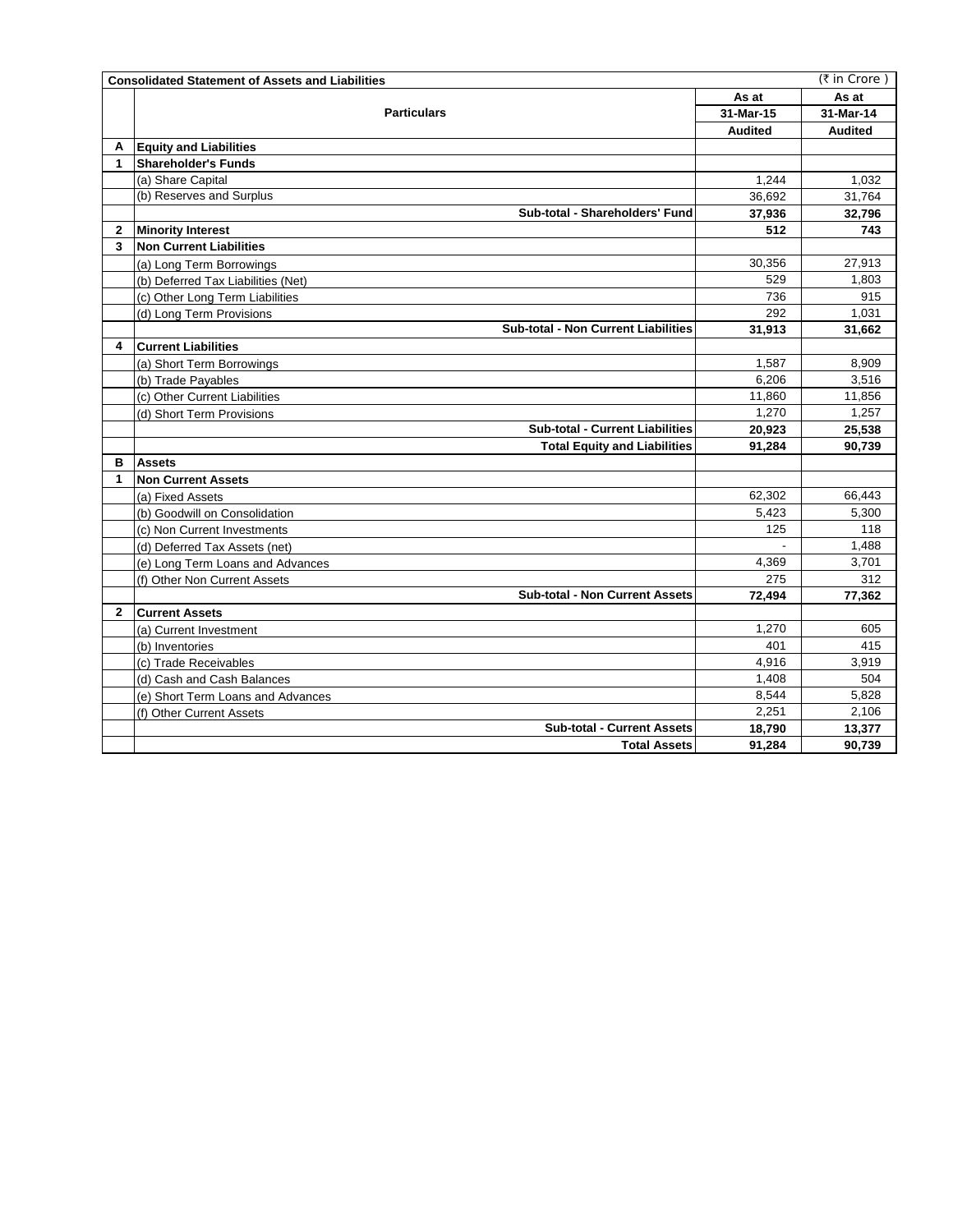## **Notes**

- 1. Figures of the previous period have been regrouped and reclassified, wherever required.
- 2. The Company has, on May 6, 2015, issued Senior Secured Notes of USD 300 million bearing 6.5% p.a. interest, with a maturity of 5 ½ years.
- 3. Pursuant to the Schemes of Arrangement ("the Schemes") sanctioned by the Hon'ble High Court of Judicature at Bombay, variation on account of changes in exchange rates including amortisation of the balance in "Foreign Currency Monetary Item Translation Difference Account (FCMITDA)" and depreciation consequent to addition of exchange differences to the cost of capitalised assets aggregating to  $\bar{\zeta}$  253 crore and  $\bar{\zeta}$  965 crore during the guarter and year ended March 31, 2015 respectively, have withdrawn from General Reserve. The Company has, as permitted under the said Schemes, adjusted additional depreciation of  $\bar{\tau}$  294 crore and  $\bar{\tau}$  1,177 crore, arising on fair value of the assets, for the quarter and year ended March 31, 2015 respectively, by withdrawing an equivalent amount from General Reserve.
- 4. Pursuant to the Companies Act, 2013 (the Act) becoming effective from April 1, 2014, the Company and a subsidiary company have adopted, based on technical assessment, estimated useful life of fixed assets as stipulated under Schedule II to the Act, except in case of some of its telecommunication equipments, as legally advised and as permitted by the said Schedule, where, based on condition of such telecommunication equipments, regular maintenance schedule, material of construction and past experience.
- 5. The Scheme of Amalgamation of Reliance Infratel Limited into its holding company; Reliance Communications Infrastructure Limited, a wholly owned subsidiary of the Company is pending for approval of the Hon'ble High Court of Judicature at Mumbai. The Scheme will be given effect in the Accounts upon receipt of Statutory and contractual approvals followed by filing with the Registrar of Companies.
- 6. The Company is operating with India Operations, Global Operations and Others/ Unallocated segments. Accordingly, segment-wise information has been given. This is in line with the requirement of AS 17 "Segment Reporting".
- 7. Formula used for the computation of ratios:
	- i ) Debt Equity Ratio = Debt/ Equity;
	- ii) Debt Service Coverage Ratio (DSCR) = Earnings before depreciation, interest, tax/ (Interest + Principal repayment);
	- iii ) Interest Service Coverage Ratio (ISCR) = Earnings before depreciation, interest, tax/ (Interest expense)